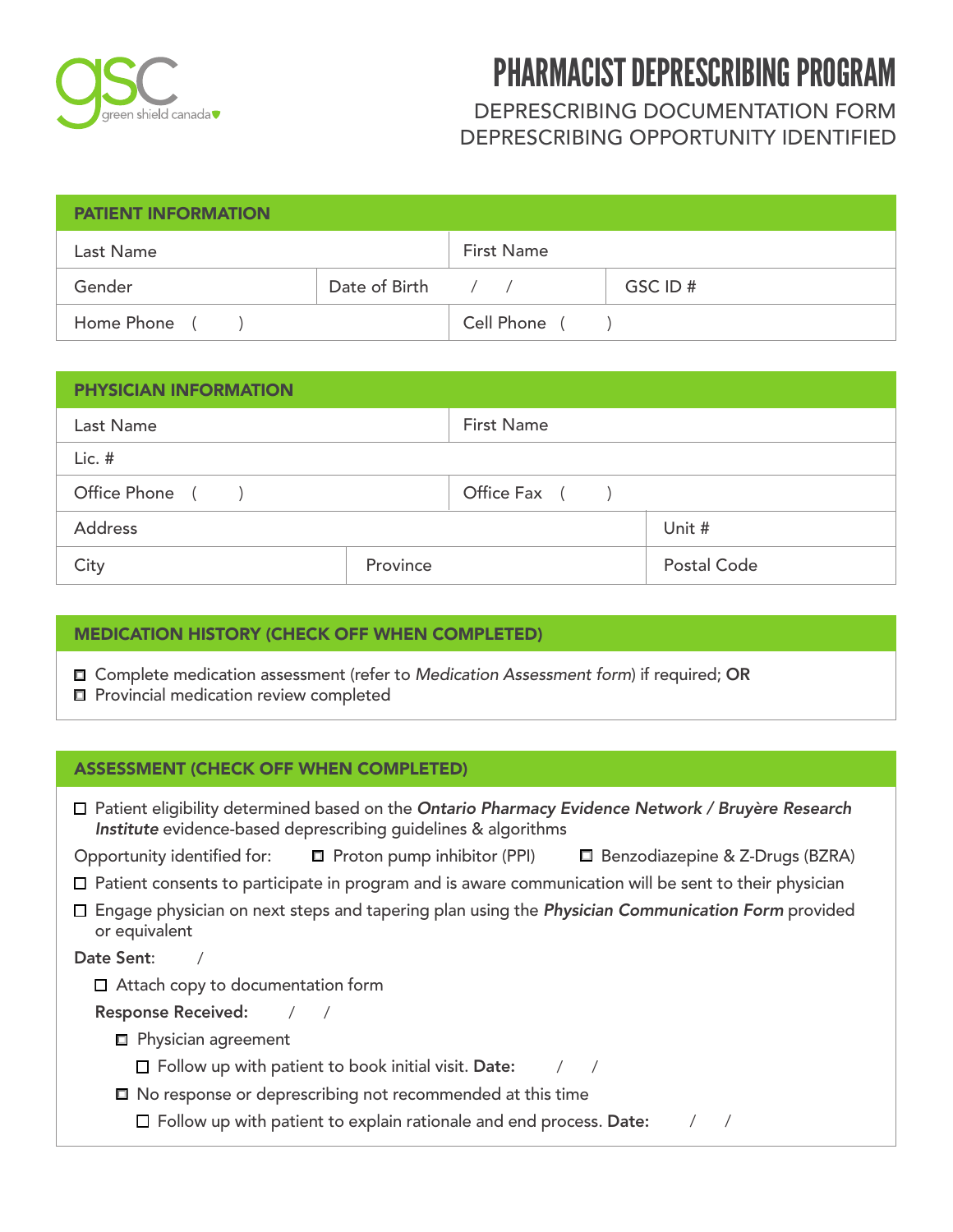

DEPRESCRIBING DOCUMENTATION FORM DEPRESCRIBING OPPORTUNITY IDENTIFIED

# PATIENT VISITS

| <b>INITIAL VISIT</b>                                                                                                           |                                      |
|--------------------------------------------------------------------------------------------------------------------------------|--------------------------------------|
| Date:<br>$\frac{1}{2}$                                                                                                         |                                      |
| □ Review benefits of deprescribing, potential risks, and tapering plan, taking into account patient<br>preferences and values. |                                      |
| $\Box$ Next follow-up visit scheduled for $\Box$                                                                               |                                      |
| <b>Pharmacist Notes</b>                                                                                                        |                                      |
| <b>Pharmacist Name:</b>                                                                                                        | Date:<br><b>Pharmacist Signature</b> |

### FOLLOW UP(S)<sup>1</sup>

On each visit during the duration of the tapering plan, monitor, reassess, and follow up with the patient providing guidance, practical advice, and effective coaching to help patients manage any symptom relapse, adopting alternative non-drug or safer drug strategies to manage their condition and adjustments to the treatment plan (if required).

| 1 <sup>ST</sup> FOLLOW-UP                                                  |                      |       |
|----------------------------------------------------------------------------|----------------------|-------|
| Date:<br>$\frac{1}{2}$<br>$\Box$ Next follow-up visit scheduled for $\Box$ |                      |       |
| <b>Pharmacist Notes</b>                                                    |                      |       |
|                                                                            |                      |       |
|                                                                            |                      |       |
| <b>Pharmacist Name:</b>                                                    |                      | Date: |
|                                                                            | Pharmacist Signature |       |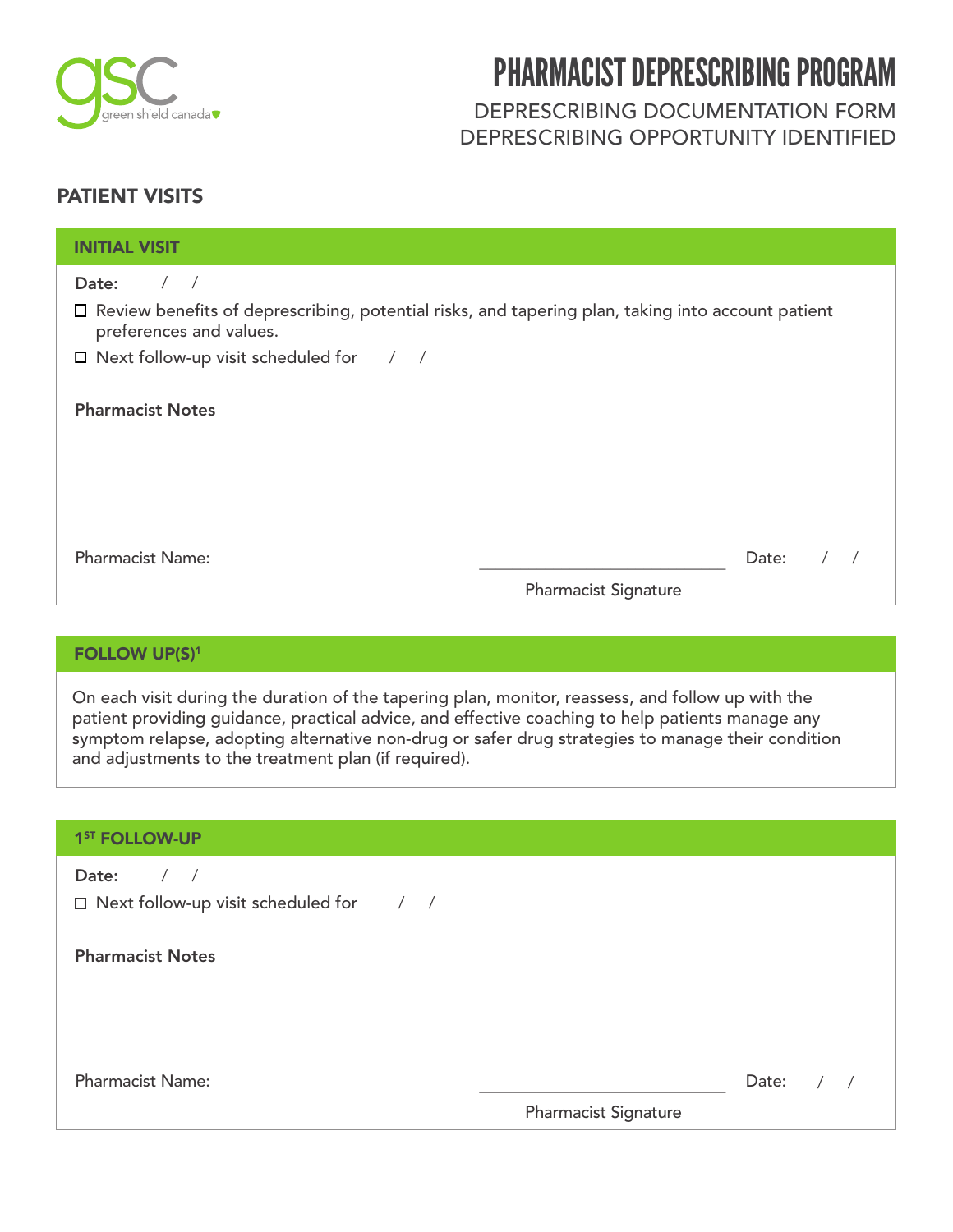

# DEPRESCRIBING DOCUMENTATION FORM DEPRESCRIBING OPPORTUNITY IDENTIFIED

### 2 ND FOLLOW-UP

| Date: |  |  |
|-------|--|--|
|       |  |  |

Next follow-up visit scheduled for  $\frac{1}{2}$ 

# Pharmacist Notes

Pharmacist Name:

\_\_\_\_\_\_\_\_\_\_\_\_\_\_\_\_\_\_\_\_\_\_\_\_\_\_\_\_\_\_ Date: / /

## Pharmacist Signature

### 3 RD FOLLOW-UP

| Date:<br>$\Box$ Next follow-up visit scheduled for $\Box$ |                             |       |  |
|-----------------------------------------------------------|-----------------------------|-------|--|
| <b>Pharmacist Notes</b>                                   |                             |       |  |
|                                                           |                             |       |  |
|                                                           |                             |       |  |
| <b>Pharmacist Name:</b>                                   |                             | Date: |  |
|                                                           | <b>Pharmacist Signature</b> |       |  |

| <b>FINAL FOLLOW-UP</b>                                                                                              |                      |       |  |
|---------------------------------------------------------------------------------------------------------------------|----------------------|-------|--|
| Date:<br>$\overline{\phantom{a}}$<br>$\overline{\phantom{a}}$<br>Outcome <sup>2</sup> : □ Successful □ Unsuccessful |                      |       |  |
| <b>Pharmacist Notes</b>                                                                                             |                      |       |  |
| <b>Pharmacist Name:</b>                                                                                             | Pharmacist Signature | Date: |  |

\*Please add additional pages for follow up if needed. Provide patient with a copy of documentation.